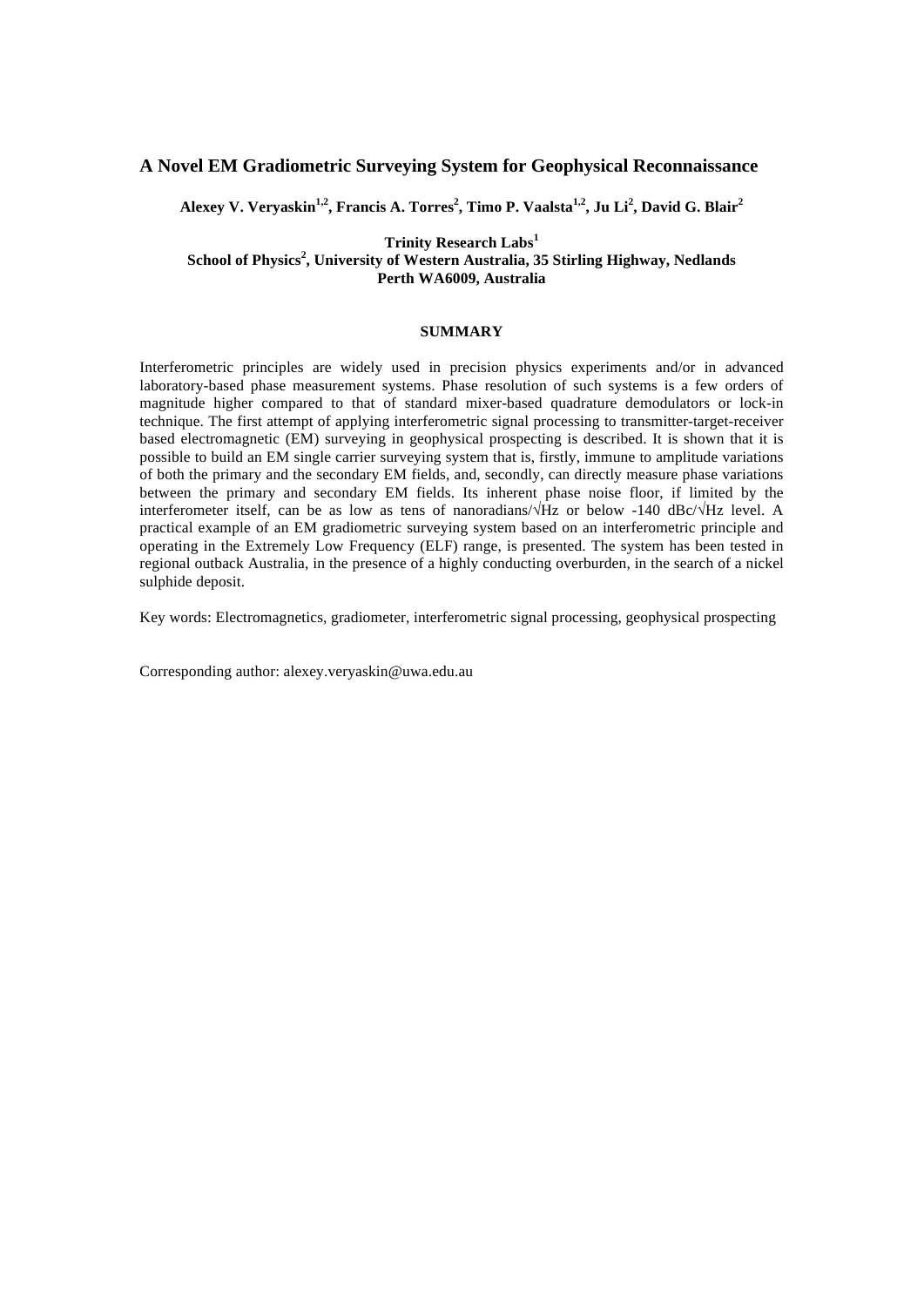### **INTRODUCTION**

In traditional audio-band electromagnetic (EM) deep-looking carrier-centred systems based on transmitter-target-receiver EM propagation chain, the in-phase component at the receiver station is normally orders of magnitude larger than the quadrature, which is 90 degree shifted with respect to the primary EM field (Lee, 2010). However, the latter component contains valuable information as it relates to the phase shift between the primary and secondary EM fields. As shown in (McNeill, 1980) the phase shift is directly proportional to the conductivity of the target in the so-called low induction limit and/or within the Extremely Low Frequency (ELF) band when the ability of a target to store EM energy can be neglected.

The appreciation of the information contained in the quadrature component of the secondary EM field resulted in the first frequency domain surveying systems built from the early 1950s to late 1970s. For example, the F-400 series quadrature airborne EM system is described in (Seiberl, 1974), which showed an equivalent phase noise of 0.5 ppt (part per thousand).

The first frequency domain systems, which were capable of measuring both the in-phase and quadrature components of the secondary field, were also being built. In order to cancel out the overwhelming disproportionality of the in-phase to quadrature EM components at the receiver station, some active compensation methods were used. For example, in the Barringer Research frequency domain system, the primary in-phase component was nulled out by a secondary transmitter, which was used to generate an EM field of opposite sign compared to the main transmitter.

In these early systems and in modern conductivity metres (or metal detectors), the quadrature demodulation principle is used (Horowitz and Hill, 1989). The same principle is used in lock-in amplifiers. In quadrature demodulators, the phase shift between the primary and secondary EM field is a result of calculating the ratio between the demodulated quadrature and the demodulated in-phase components of the secondary EM field, which are the measured quantities. The best equivalent phase noise performance that can be achieved in quadrature demodulation based devices is a few tens ppm (part per million), or about -100 dBc/√Hz, at the low-end of Very Low Frequency (VLF) audio band (see www.geonics.com).

In advanced phase sensitive interferometric systems, the inherent phase noise floor can be orders of magnitude lower compared to that of standard quadrature demodulation based systems (Ivanov *et al*, 1998; Rubiola and Giordano, 2002). Below, a novel EM surveying system based on an interferometric principle and operating in the ELF audio-band is described. The ELF frequency range is most attractive in the case of surveying over highly conducting overburden. A gradiometric receiver configuration can also be used in this case.

## **INTERFEROMETRIC PRINCIPLES APPLIED TO ELECTROMAGNETIC SURVEYING**

There are a few different types of classic interferometric measurements. In Fig.1 below, the Mach-Zehnder type of RF & microwave interferometer is shown as an example (Ivanov *et al*, 1998). A single EM power carrier-centred source is used to pump in, through a power splitter, two arms of the interferometer. The measurement arm contains a Device Under Test (DUT) and the compensation arm contains precision balancing components, a phase shifter and an attenuator. These components are used for vector subtraction of the two EM signals propagating through each arm of the interferometer. A 4 port power combiner (CB) is used to redistribute the EM power in such a way that the output EM signal at the "dark port" (DP) of the interferometer is near zero. It is further amplified by a low noise amplifier (LNA) and mixed with a reference signal taken from the "bright port" (BP) of the power combiner. The reference signal is 90 degree phase shifted (by an additional phase shifter) compared to the matched signals in each arm of the interferometer. Any phase variations in the DUT will result in an imbalance of the matched arms of the interferometer and, therefore, in a voltage output directly proportional to the phase change in the DUT.

The vector subtraction at the "dark port" of the interferometer yields

$$
A\sin(\omega t + \varphi_m) - (A + \delta a)\sin(\omega t + \varphi_0) + N_{LNA} =
$$
  
-  $A(2\sin^2(\Delta\varphi/2) + \varepsilon)\sin(\omega t + \varphi_0) + A\sin(\Delta\varphi) \cos(\omega t + \varphi_0) + N_{LNA}$  (1)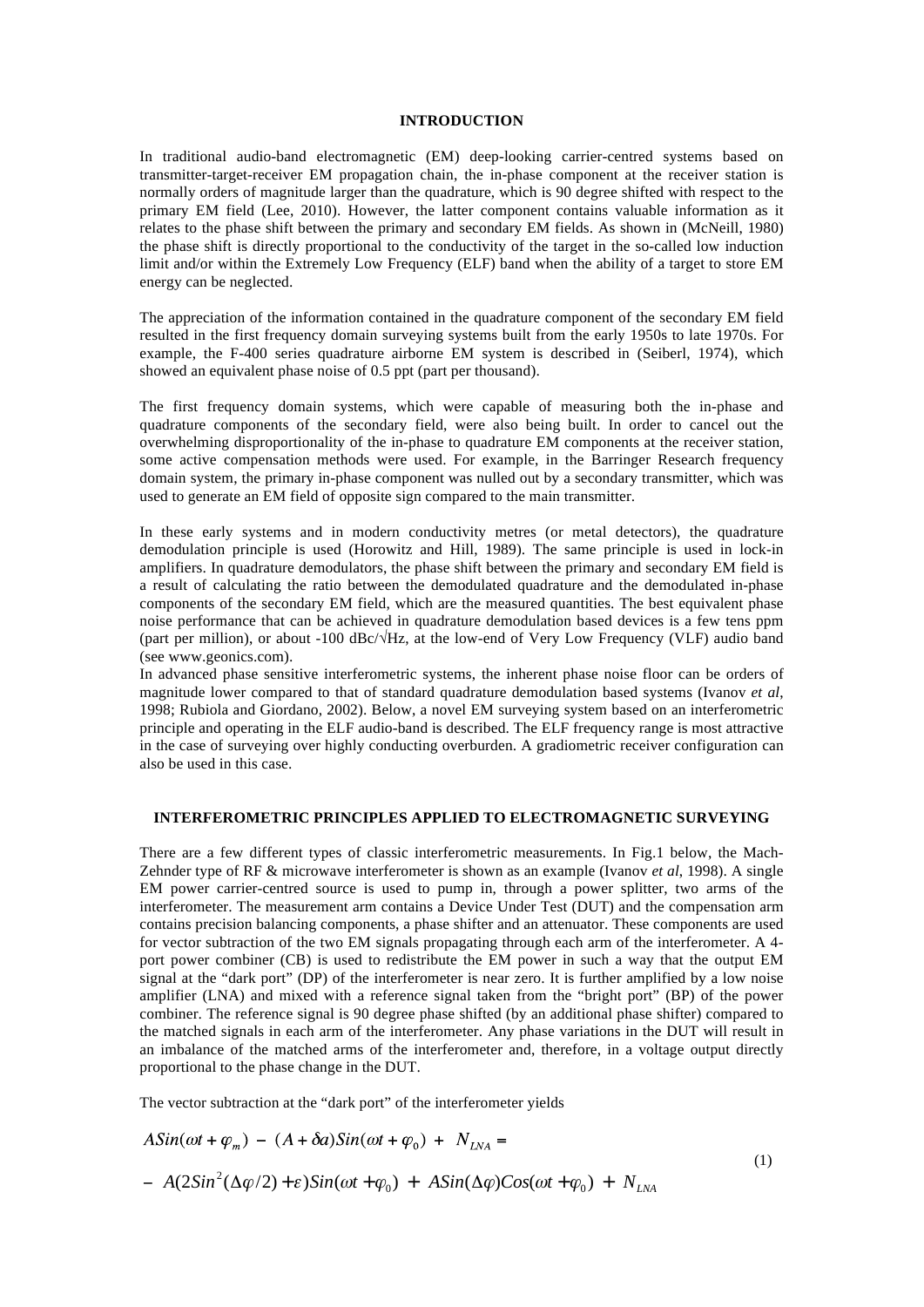where A and  $\omega$  consequently are the carrier amplitude and the carrier frequency,  $\epsilon = \delta a/A$  is the amplitude imbalance factor,  $\Delta \phi = \phi_m - \phi_0$  is the carrier phase difference between the measurement arm and the reference arm of the interferometer, and N<sub>LNA</sub> is the input referred noise of the Low Noise Amplifier (LNA).

As follows from Eq (1), the information only about the phase difference between the two signals, propagating in either arm of the interferometer, is contained in the 90 degree phase shifted term which is the subject of further amplification and demodulation at the mixer stage of the interferometer.

It also follows from Eq (1) that the interferometer inherent phase noise is

$$
\phi_n = \sqrt{\langle \Delta \varphi^2 \rangle} = \frac{\sqrt{\langle N_{LNA}^2 \rangle}}{A}
$$
 (2)

where the symbols in the brackets denote the ensemble averaged noise spectral densities. In the audio band frequency range N<sub>LNA</sub> can be as low as a few nV $\sqrt{Hz}$ . For A ~ 1V, this translates into a nanoradian√Hz scale of the interferometer phase noise, which is below the -140 dBc/√Hz level.



**Figure 1.** The typical RF & microwave architecture of the Mach-Zehnder type of interferometer. A single frequency signal from a pump source is split in two signals that propagate through two arms of the interferometer. In the measurement arm (the upper arm) one passes through a Device Under Test (DUT). Another one, in the reference arm (the bottom arm) of the interferometer, passes through a precision phase shifter (f) and a precision attenuator (a). These components are used to balance the interferometer by making both the phase and the amplitude of the two signals equal with a high precision. As a result of the vector subtraction of the two signals at the power combiner station (CB) the EM power is near zero at the "dark port" (DP) of the interferometer. The carrier is heavily suppressed at this point so further amplification, by means of a low noise amplifier (LNA), is possible. The LNA output is then mixed with the reference signal coming through the "bright port" (BP) of the power combiner. If the reference signal is 90 degree phase shifted (by an additional phase shifter) before being mixed with the LNA output, any phase variation in the DUT will result in the mixer output signal directly proportional to the phase change in the DUT.

It is assumed that  $\Delta\varphi$  is small enough. This is the case when closed loop (near zero) operation conditions are applied. It is also assumed that the compensating components in the reference arm of the interferometer (the phase shifter and the attenuator) do not contribute any excess noise compared to the input noise of the LNA. This is the case when only passive compensating components are used. They are readily available off-the-shelf for optical, microwave and high frequency RF interferometers. However, for the ELF audio-band frequency range, there are no passive compensating components available. Therefore, custom designed ultra low noise active components are used instead (see www.trinitylabs.com.au).

In optical, microwave and RF interferometers it is desirable that both the measurement arm and the compensation arm of an interferometer have the same length. This is because the EM wavelength can be comparable with the size of the interferometer. In the audio band region the EM wavelength is many orders of magnitude larger than any practical transmitter-target-receiver EM propagation scale. This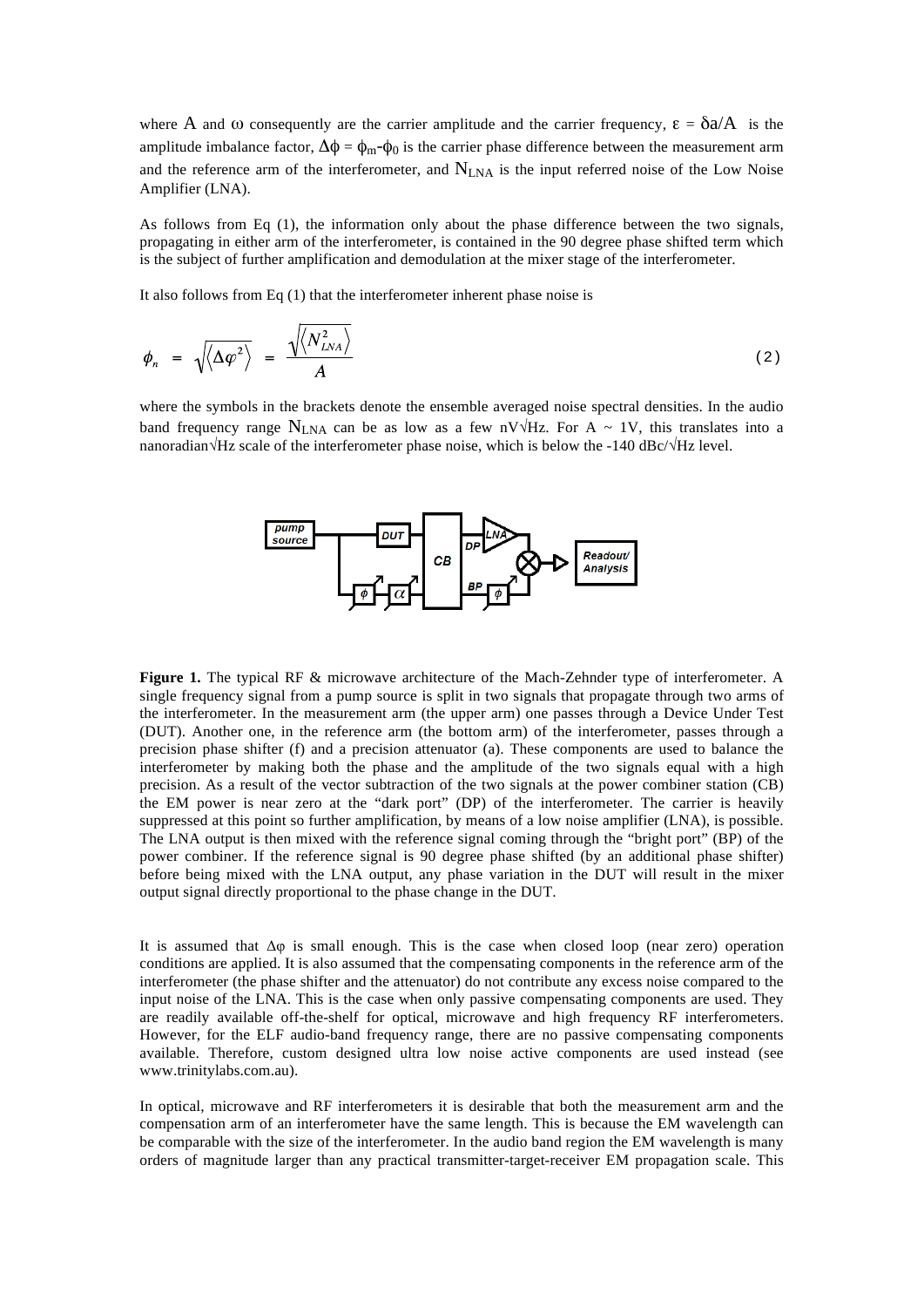makes it possible to apply the Mach-Zehnder type of interferometric phase sensitive measurements to active source EM geophysical surveying (Veryaskin, 2010).

Below, in Fig.2, a block diagram of a practical realisation of an ELF EM interferometer (or phase bridge) adopted for EM surveying is presented. In this symmetric configuration both arms of the interferometer are measurement arms. The transmitter (Tx) plays the role of the EM power splitter and the target acts as a DUT as it introduces a phase shift between the primary (Bp) and the secondary (Bs) EM fields.



**Figure 2.** A symmetric realisation of the EM ELF interferometric system adopted for EM surveying. It is a close analogy to the Mach-Zehnder type of RF & microwave interferometer depicted in Fig. 1. An EM power source pumps energy into a transmitter (Tx), which acts as a power splitter. Direct EM coupling between the transmitter and the receivers (Rx1, Rx2) creates identical signals in either arm of the interferometer. Target changes the phase of either signal and is equivalent to a dual function DUT. Two hard limiters (LIM) in each arm of the interferometer are precisely matched and controlled by the same voltage reference. This removes the need of having a precision attenuator for the amplitude balance that is inherent to the classic (non symmetric) interferometer architecture shown in Fig.1. Low pass filters (LPF) select the first harmonic of the saturated signals, which is insensitive to any possible amplitude variations of the primary (Bp) and the secondary (Bs) EM fields at the receiver stations. The phase difference between the measurement arms of the interferometer at the combiner station (CB) is the measure of the presence of the quadrature component of the secondary EM field at the corresponding receiver station.

Each arm consists of a receiver (any low noise magnetic-field-to-voltage converter can serve to the purpose), a precision digital phase shifter, a hard limiter and a low pass filter. The low pass filter selects the first harmonic of the saturated signal at the output of the limiter. Its phase is the measure of the presence of the quadrature component of the secondary EM field at the corresponding receiver station. The limiter cancels amplitude variations of either signal in either arm of the interferometer. Another mechanism of seeing only phase variations between the primary and the secondary EM fields at the receiver stations is inherent to the mixer stage of the interferometer. It provides the phase-only sensitive output, which is used to maintain a closed loop operation that keeps the balance between the two arms of the interferometer unchanged. As depicted in Fig.2, a digital PI controller interface (DPI Ctr) is used to control a digital phase shifter, which compensates any phase imbalance between the two arms with a resolution of a few tens ppb (part per billion). The complimentary phase shifter is used for calibrating the interferometer output in the radian units.

The signals in either arm of the interferometer are combined at the combiner station and cancel each other if their phases and amplitudes are precisely matched. Typically one part in ten thousand of the phase balance is achieved, and one part in a hundred of the amplitude balance is enough to provide a reasonable "phase gain" in front of the traditional mixer stage.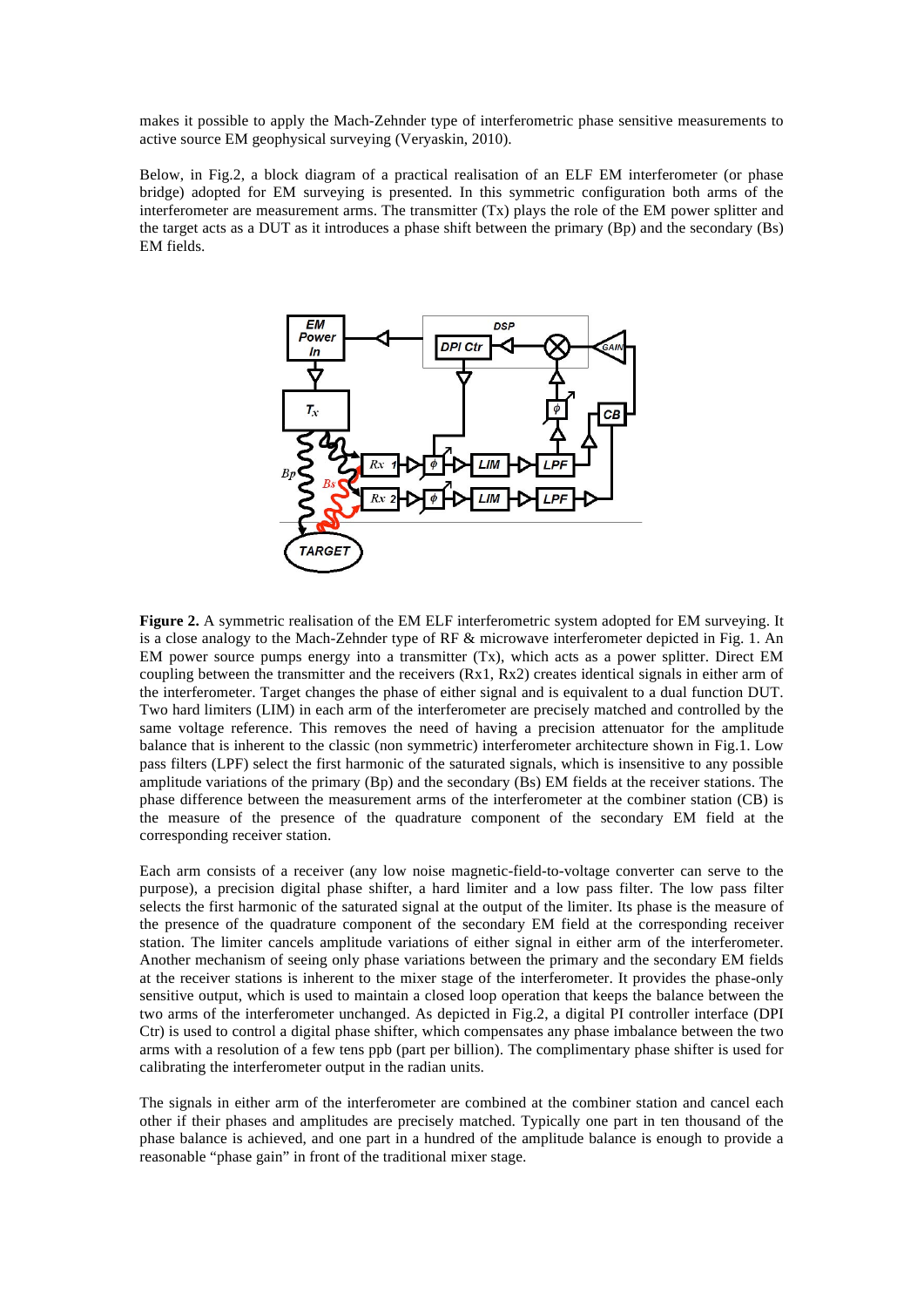The interferometer inherent phase noise is inversely proportional to the EM power pumped into it (Ivanov *et al*, 1998). Therefore, it is desirable to build up the EM power at the receiver stations to a reasonably high level that provides the best noise performance. This situation is radically different from the traditional quadrature demodulation based systems, which can only deal with weak signals at the receiver stations. In fact, the direct transmitter-receiver coupling and the overwhelmingly large inphase component of the secondary EM field (if any) both become positive factors in terms of providing the required EM power to either arm of the interferometer. As both arms are identical (the static dispersion imbalance error is typically one part in a few hundred), the frequency fluctuations in the carrier, which result in the direct frequency-to-phase-noise conversion, cancel each other at the output of the interferometer.

Another advantage of using the interferometric phase-sensitive detection in the ELF audio band is that the traditional mixer stage and the final signal processing stage (including the DPI controller interface) can both be shifted into a digital signal processor (DSP), which is a software based environment. This cannot be done in microwave and RF interferometers where the whole interferometer architecture is built of hardware.

If the receiver stations Rx1 and Rx2 are spatially separated and aligned along the same axis, the system becomes a phase gradiometer. However, a non-gradiometric configuration can easily be arranged if one of the receivers (say Rx1) is isolated from the secondary EM field. In this case the corresponding arm becomes the traditional reference arm of the interferometer.

#### **A NOVEL EM ELF GRADIOMETER**

A fully deployable prototype of the EM ELF gradiometer has been built and tested in the field. The instrument's mobile transmitter-receiver section consists of two concentric transmitter coils (Tx1 and Tx2, see Fig. 3 below) mounted together on a solid non-conducting and non-magnetic concentric frame, with two pairs of induction coils (Rx1, Rx2, Rx3 and Rx4) separated spatially by a 0.5 m baseline. The coils are wound on high magnetic permeability cores with about 1 kHz operational corner frequency. They are firmly mounted inside the cylindrical space, occupied by the transmitter loops, in such a way that reduces to a minimum the effect of any possible mechanical motion of the receiver coils relative to the transmitter coils.



**Figure 3.** The transmitter-receiver section of the EM ELF gradiometer. Tx1, Tx2 – transmitter loops wound on circular wooden frames with 1.4 metres in diameter, 100 turns each. The typical operation current is 10 A peak. Rx1, Rx2, Rx3, Rx4 – receiver coils.

The system enables the detection of four AC gradients, namely Bxz, Byz, Bxx and Byy, dependent on the orientation of the transmitter-receiver section with respect to a coordinate reference frame. A classic (non symmetric) interferometer configuration was built and used in the prototype under test, similar to that of shown in Fig.1 (see www.trinitylabs.com.au).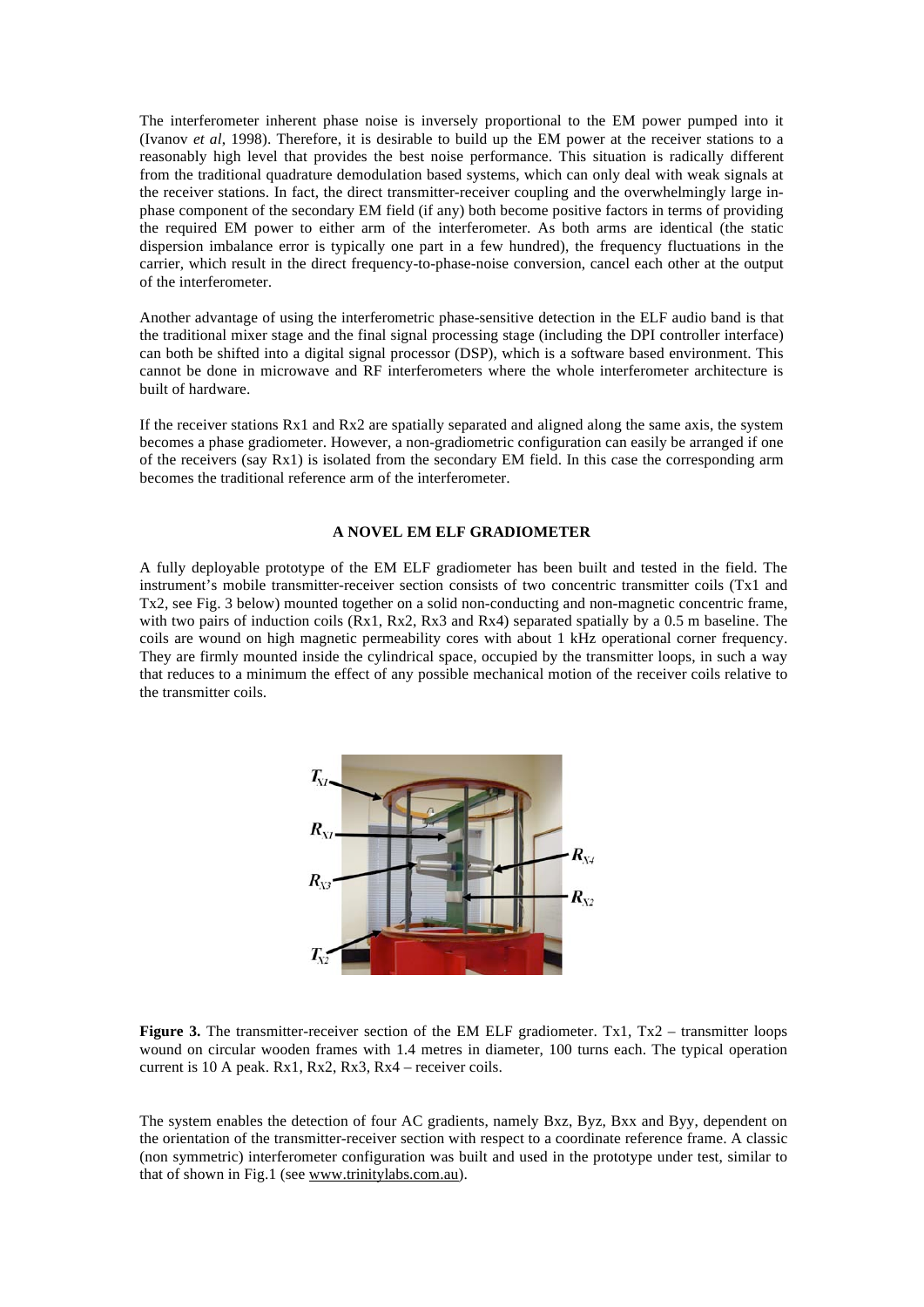The EM ELF gradiometer was tuned to operate at an ELF  $(-19 \text{ Hz})$  carrier frequency as it was intended for a field trial over an area with highly conducting overburden. During the field test, only one pair of the receiver coils (Rx1, Rx2), connected in a gradiometric configuration, was used. Their sensitivity axes were aligned along with the motion of a custom built trolley (with no metal parts), which was towed behind a 4WD vehicle loaded with the rest of the gradiometer hardware. The trolley-mounted transmitter-receiver section of the EM gradiometer is depicted in Fig.4.



**Figure 4.** The EM ELF gradiometer field trial with Regis Resources Pty Ltd commenced in July 2009

The monitoring system (CPU, oscilloscope, power amplifier, adjustable power supply, laptop) powered by a small generator was temporarily set up in the back of a Landcruiser trayback. This was connected to the transmitter-receiver unit, which was towed 5 metres behind the vehicle, mounted on the wooden trolley.

Initially the gradiometer survey was completed across several known EM conductors located at the field trial area. On most survey lines the data was collected using 2 methods:

- 1. readings were taken while the vehicle was run at a constant speed ~4 km/hour,
- 2. 10 second readings were collected at each station at 5m station spacings.

Both methods worked well if the surface was graded along the grid line. Where the grid line was rough the trolley-mounted transmitter-receiver section experienced vibration and the speed of safe travel was reduced. Five second reading times were tested, but were found to be too short, as the transmitterreceiver did not have enough time to stabilise. The condition of the track or grid line ultimately determined which method was most practical. Some runs were tested twice using the above methods to assess the repeatability of the data. Several known anomalies and a large EM conductor were easily identified.

The EM gradiometer was then trialled in an area with highly conductive overburden, including the Giles Nickel Prospect. The first line tested a known carbonaceous shale where an obvious target was detected. The system was then run across several lines at the Giles Nickel Prospect. A number of anomalies were discovered when the data were processed after completing the field trial. Previously, the area was surveyed with moving loop TEM (MLEM) using single turn 200m x 200m loops and base frequency 2.08 Hz. Analysis of the data showed a distinct lack of obvious deeper conductive features. An example of real time data recorded with the EM ELF gradiometer in an area with highly conducting overburden is shown in Fig.5.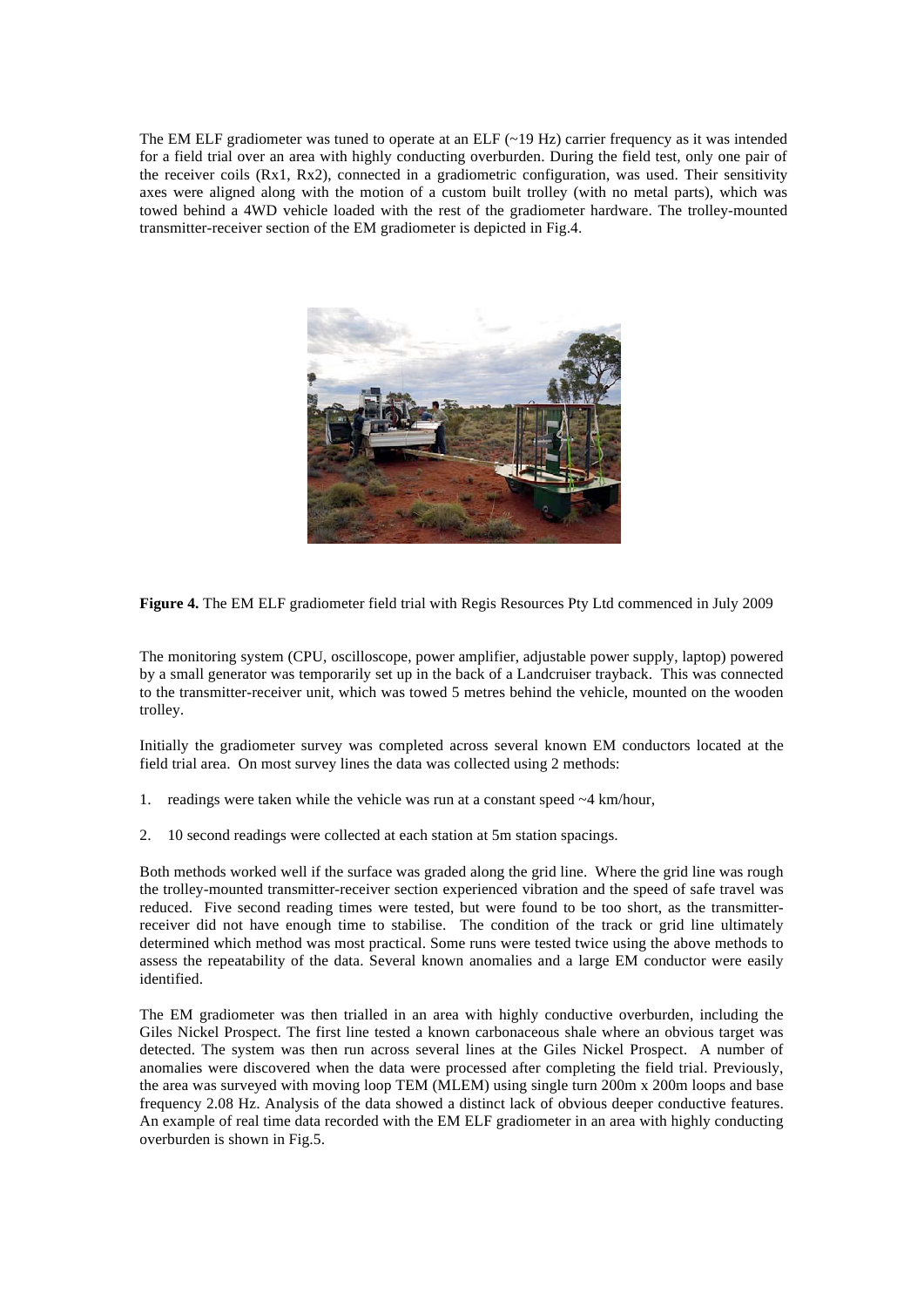

**Figure 5.** Real time data recorded from the EM ELF gradiometer looping along the same line with a constant speed (~4 km/hour). Red and blue data sets show data from the same line but collected separately at different times. Strong correlation between the red and blue data sets indicates that real conductivity gradients were measured, not random noise.

It is worth noting that signal drift was found to occur in the mornings, and was less severe in the afternoon. It was later discovered that the receivers were not completely covered and therefore exposed to sunlight in the morning. The transmitter-receiver unit would need to be completely protected from direct sunlight in order to avoid this problem.

Polarity of the output signal was found to be different on several lines and one was the reverse to another. Polarity across the Giles Nickel Prospect area remained constant indicating that the conductive overburden is consistent in this area.

#### **CONCLUSIONS**

This paper describes a new ELF interferometric technique for the purpose of EM geophysical surveying. However, the full understanding of the potential of the novel EM ELF gradiometer is yet to be achieved and reported elsewhere. Especially, extensive modelling is required in order to convert raw data into fully informative commercial grade data sets. A newer version of the EM ELF gradiometer, enabling the more advanced symmetric interferometer architecture (see Fig.2), has been built and tested in the laboratory. The test results, a calibration strategy and the system performance will be published in due course.

The EM ELF gradiometer system can be deployed from a small helicopter or towed behind a 4WD vehicle of medium size in reasonably flat terrain. A towed version has been tested in regional outback Australia in relatively difficult terrain. The results of the field tests have been positive. The system was able to identify known EM conducting targets in the trial area and a number of anomalies were detected in the data collected in an area where geochemical signatures had indicated the likely potential of a massive nickel sulphide deposit.

### **ACKNOWLEDGMENTS**

Authors would like to thank Prof Eugeney Ivanov for his interest and helpful discussions in relation to advanced interferometric phase measurements. Authors would also like to thank Mr Howard Golden for his interest and overwhelming help in the process of developing the EM ELF technology and in writing this article. One of the authors (Alexey Veryaskin) would like to thank Mr Marc Kaye for his outstanding technical support in developing a commercial implementation of the EM ELF interferometric system. He also would like to thank Mr Jens Balkau, Ms Tara French and Mr Nathan Litchfield for an exciting field trial.